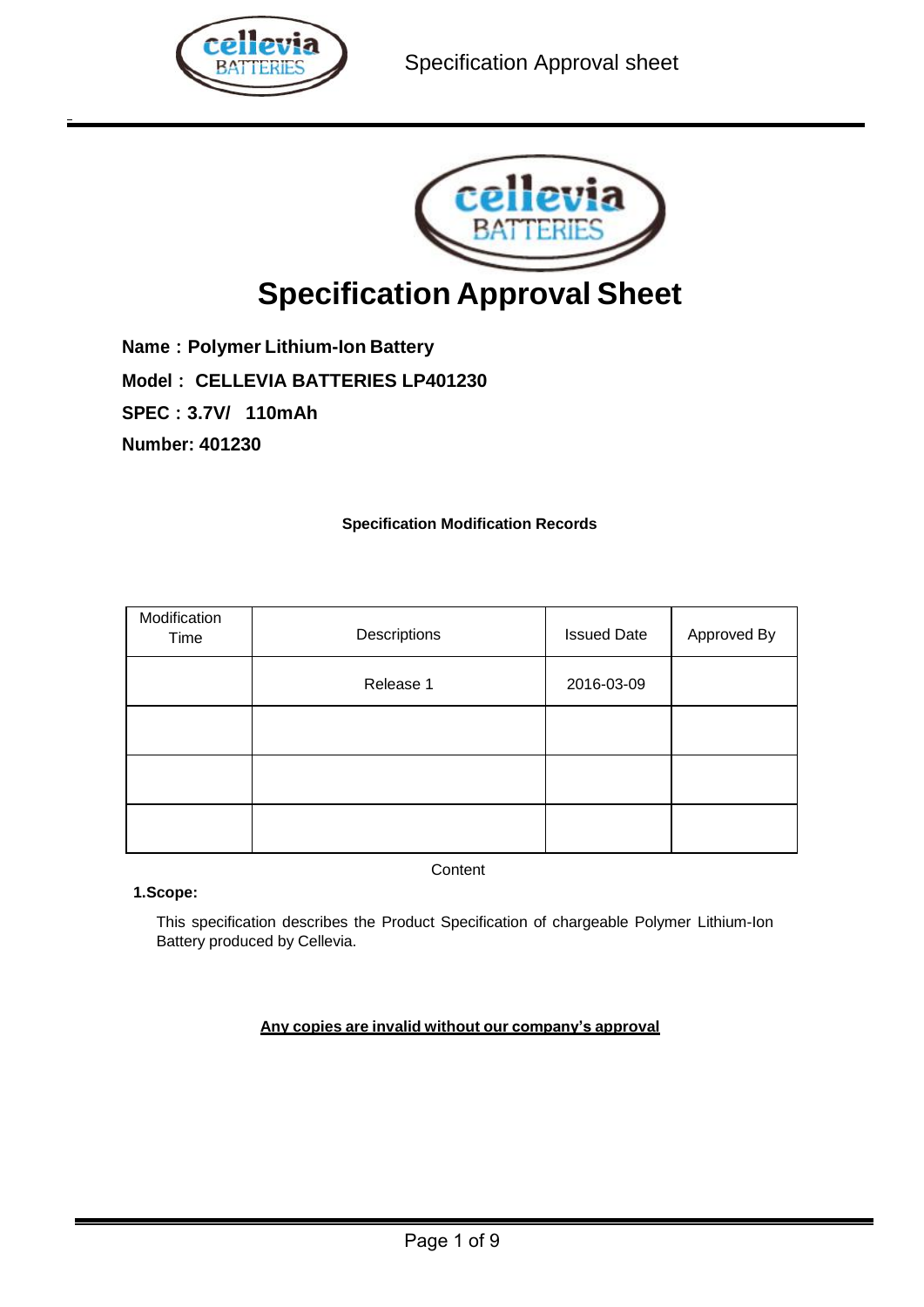

## **2.Model :**

## **3.Cell parameters Index:**

## **3.1 Single cell parameters**

| No.            | Item                                       | <b>Spec</b>                                                                 | <b>Note</b>                                                                                                                                                                                                                                              |  |
|----------------|--------------------------------------------|-----------------------------------------------------------------------------|----------------------------------------------------------------------------------------------------------------------------------------------------------------------------------------------------------------------------------------------------------|--|
| 1              | <b>Model</b><br><b>Number</b>              | 401230 / 110mAh                                                             |                                                                                                                                                                                                                                                          |  |
| 2              | Charge<br>Limited<br>Voltage               | 4.2V                                                                        |                                                                                                                                                                                                                                                          |  |
| 3              | <b>Nominal</b><br>Voltage                  | 3.7V                                                                        | Cell Voltage between 3.6V ~3.9V before<br>shipping                                                                                                                                                                                                       |  |
| 4              | <b>Nominal</b><br><b>Capacity</b>          | 110mAh@ 0.2C<br>Discharge                                                   | Nominal Capacity refer to the capacity of<br>0.2C discharge with 2.75V cut-off voltage,<br>after charging with standard method.                                                                                                                          |  |
| 5              | <b>Cycle Life</b>                          | 500 Times                                                                   | One cycle refer to one charge period<br>and then one discharge period.<br>Test condition:<br>Charge: 0.2C to 4.2V<br>Discharge: 0.2C to 2.75V<br>The cycle life is the cycle times when<br>the discharge capacity is about 80% of<br>the rated capacity. |  |
| 6              | Self-discharge                             | <b>Residual Capacity&gt;90%</b>                                             | charging,<br>After<br>standard<br>storied<br>at<br>25°C±0.5°C for 30 days, then measure<br>the capacity as item 4.                                                                                                                                       |  |
| $\overline{7}$ | Impedance                                  | Typical:<br>$<$ 300m $\Omega$                                               | After standard charging, measure the<br>internal resistance with AC1KHz                                                                                                                                                                                  |  |
| 8              | Max. Charge<br><b>Current</b>              | 1 <sub>C</sub>                                                              |                                                                                                                                                                                                                                                          |  |
| 9              | Max.<br><b>Discharge</b><br><b>Current</b> | 1 <sub>C</sub>                                                              |                                                                                                                                                                                                                                                          |  |
| 10             | <b>Discharge</b><br>Cut-off<br>Voltage     | 2.75V                                                                       |                                                                                                                                                                                                                                                          |  |
| 11             | Operating<br><b>Temperature</b>            | Discharge:- $20^{\circ}$ C ~ +60 $^{\circ}$ C<br>Charge: $0 °C \sim +45 °C$ | 3.6V-3.9V.<br>Cells<br>storied<br>must<br>be<br>at<br>During long period storage, cells should be<br>maintained every 90 days. The method<br>is to do a charge-discharge cycle with<br>standard method, then charge to 3.7-<br>3.9V.                     |  |
| 12             | <b>Storage</b><br><b>Temperature</b>       | -20 °C ~+45°C                                                               |                                                                                                                                                                                                                                                          |  |
| 13             | <b>Cell Weight</b>                         | Approx: 3g                                                                  |                                                                                                                                                                                                                                                          |  |
| 14             | Cell<br><b>Dimension</b>                   | Length: 30.5mm Max<br>Width: 12.5mm Max<br>Thickness: 4.5mm Max             | weighting<br>300 <sub>g</sub> f<br>Measured<br>with<br>at<br>25°C±0.5°C Not including Tabs                                                                                                                                                               |  |
| 15             | <b>Connector</b><br>type                   | JST SYP-02T-1 + socket                                                      | 2.54mm*2pins                                                                                                                                                                                                                                             |  |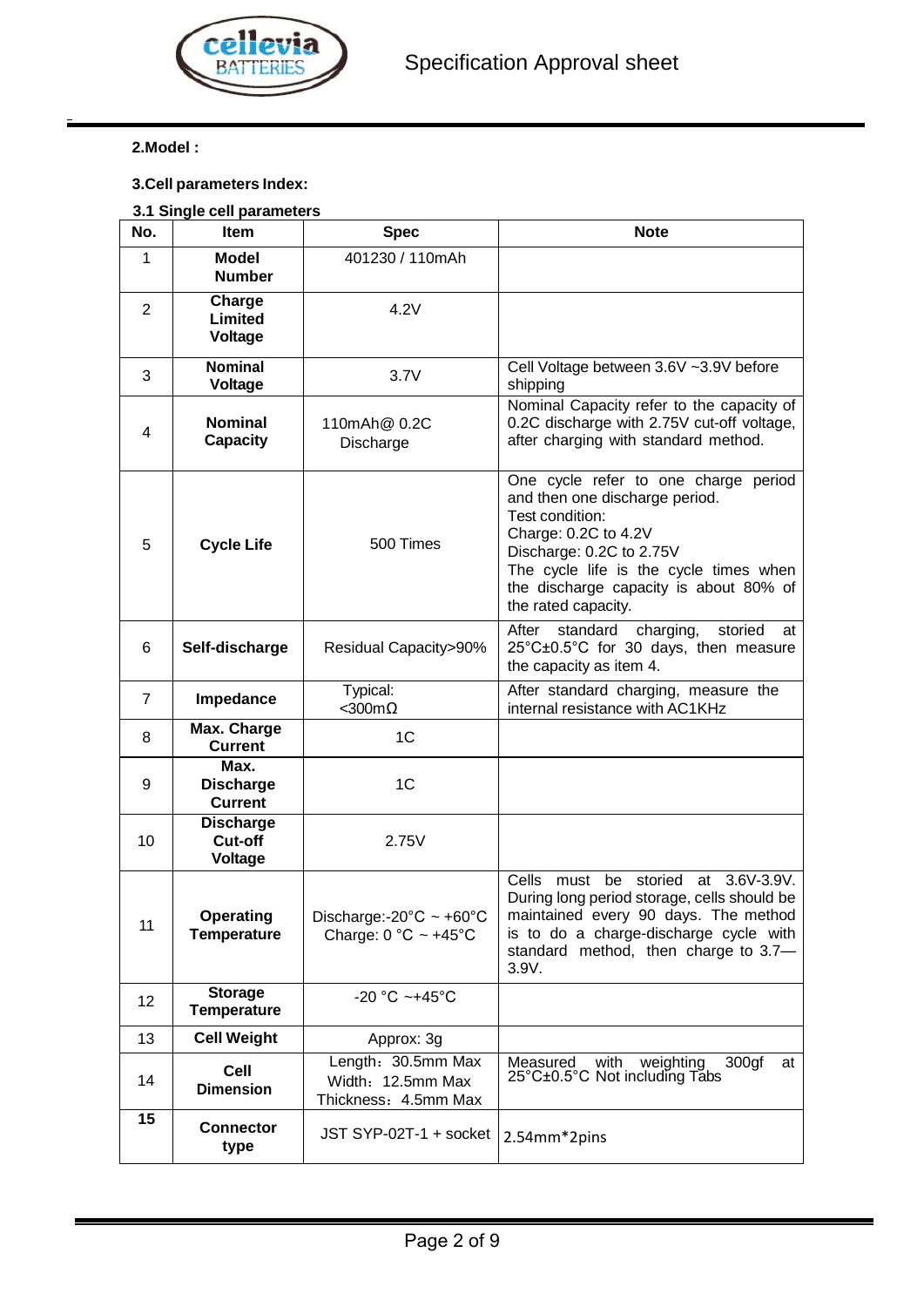

## **3.2 Parameters of battery**

| No.            | <b>Items</b>                   | Spec.                                                            | <b>Notes</b>                                                                                         |  |
|----------------|--------------------------------|------------------------------------------------------------------|------------------------------------------------------------------------------------------------------|--|
| 1              | Rated<br><b>Capacity</b>       | 110mAh                                                           | @ 0.2C mA discharging                                                                                |  |
| $\mathfrak{p}$ | <b>Nominal</b><br>Voltage      | 3.7V                                                             | The average value of voltage during the<br>discharge period (with standard charge and<br>discharge). |  |
| 3              | Assemblage<br><b>Dimension</b> | Length: 30.5mm Max<br>Width: $12.5m$ Max<br>Thickness: 4.5mm Max | Measured with weighting 300gf at<br>25°C±0.5°C Not including battery drawing<br>line.                |  |

**Note: if the battery is in series, the internal resistance of PTC will change according to the temperature.**

#### **4.Electronic Characteristics test and inspection:**

#### **4.1 Standard testing environment**

Unless special stated, tests should be done within one month of delivery and the charging-recharging times is less than 5 times. The following is test conditions: Ambient Temperature: 25℃±0.5℃

Ambient Humidity: 65 ±20%

#### **4.2 The requirement of measure instrument**

- (1) The measure instrument is passed tested by qualified institute.
- (2) The accuracy of the size instrument is not more than 0.01mm.
- (3) The accuracy of multimeter is not less than 0.5%. while measure the voltage, the internal resistance mustn't less than 10KΩ.
- (4) The principal of the internal resistance is 1KHz LCR, the accuracy is 0.2%.
- (5) The internal resistance is changeable, it varies according to the temperature and the charging mode. And it is relevant to the PTC and the length and the Capacity of the drawing line.
- (6) The current accuracy of the battery test system is more than ±0.1%, isobarically accuracy is ±0.5%, timer accuracy is less than ±0.1%.
- (7) The accuracy of the temperature meter is less than ±0.5℃.

#### **4.3 Visual inspection**

Any visual inspection defects will affect the electronic characteristics, such as cracks, leakage, and flaw, are not inexistence.

#### **4.4 Charge/Discharge Methods and Test Conditions**

| No.            | <b>Item</b>                         | <b>Testing Condition and Method</b>                                                                                                                                       | <b>Note</b> |
|----------------|-------------------------------------|---------------------------------------------------------------------------------------------------------------------------------------------------------------------------|-------------|
| 1              | Charging<br><b>Current</b>          | Standard CC: 0.2C<br>Quick CC: 0.5C                                                                                                                                       |             |
| $\overline{2}$ | <b>Standard</b><br>Charging         | Constant Current Charging at 0.2C to 4.2V.<br>Constant Voltage Charging at 4.2V to cut-off current≤0.05C                                                                  |             |
| 3              | Quick<br>Charging                   | Constant Current Charging at 0.5C to 4.2V. Constant Voltage Charging at<br>4.2V to cut-off current≤0.05C                                                                  |             |
| 4              | <b>Standard</b><br><b>Discharge</b> | Constant discharge at 0.2C to cut-off voltage of 2.75V.                                                                                                                   |             |
| 5              | Charging<br><b>Time</b>             | Standard charging time : 8 hours<br>Quick charging time: 2.5 hours                                                                                                        |             |
| 6              | <b>Temperature</b><br>& Humidity    | Standard charging: 0°C ~ 45 °C 45~85% RH Quick<br>charging: $10\degree C \sim 45\degree C45\degree B\%RH$ Standard<br>discharging: $-20$ °C $\sim$ 60 °C 45 $\sim$ 85% RH |             |
| 7              | <b>Open Voltage</b>                 | 3.6~3.9V (Before shipping)                                                                                                                                                |             |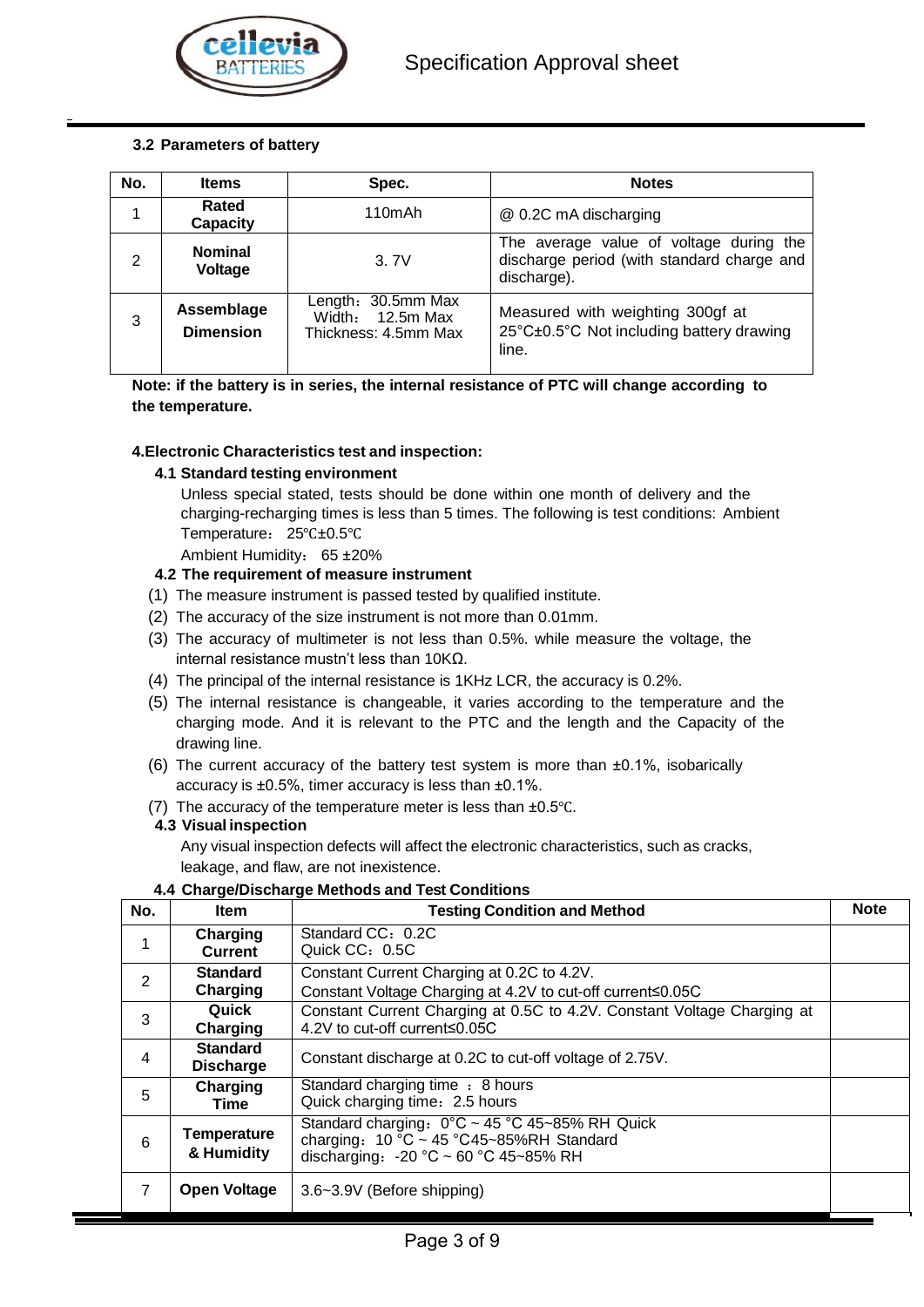

#### **Notes**: **The Max. voltage while charging is not more than 4.25V.The Max. protective voltage designed on PCB board should not more than 4.3V.**

**4.5 Mechanical Characteristics**

| No. | <b>Item</b>                     | <b>Testing Conditions and Method</b>                                                                                                                                                                                                                                                                                          | <b>Standard</b>                                              |
|-----|---------------------------------|-------------------------------------------------------------------------------------------------------------------------------------------------------------------------------------------------------------------------------------------------------------------------------------------------------------------------------|--------------------------------------------------------------|
|     | <b>Vibration</b><br><b>Test</b> | After standard charging, fixed the cell to vibration   No<br>table and subjected to vibration cycling that the<br>frequency is to be varied at the rate of 1Hz per<br>minutes between 10Hz and 55Hz, the excursion of<br>the vibration is 0.38mm. The cell shall be<br>vibrated for 30 minutes for three axis of XYZ<br>axes. | Left<br>leakage.<br>Capacity $\geq 90\%$ , after 3<br>hours. |
| 2   | <b>Drop Test</b>                | Drop the cell from 1 meter height onto the<br>concrete ground twice.                                                                                                                                                                                                                                                          | No explore, no fire and<br>no leakage                        |

#### **4.6 Safety Test**

| No. | <b>Item</b>            | <b>Testing Conditions and Method</b>                                                                                                                                                                                                             | <b>Standard</b>               |
|-----|------------------------|--------------------------------------------------------------------------------------------------------------------------------------------------------------------------------------------------------------------------------------------------|-------------------------------|
| 1   | Over-charge            | Charge is conducted for 8 hours while the<br>invariable voltage is 4.30V.                                                                                                                                                                        | No deformation and<br>leakage |
| 2   | <b>Short-circuit</b>   | The charged battery is short-circuited for 1 hour at<br>$100 \text{ m}\Omega$ .                                                                                                                                                                  | No explode or fire            |
| 3   | <b>Heat shock</b>      | Put the battery into the heat box, the temperature<br>is rising to $120 \pm 2^{\circ}$ C at the rate of $(5 \pm 2^{\circ}$ C/min and<br>maintain for 10 minutes. Then<br>cool down to room temperature at the rate of<br>$5\pm2^{\circ}$ C /min. | No explode or fire            |
| 4   | Humid and<br>heat test | Put the charged battery into box for 48 hours, the temperature is $40^{\circ}$ C $\pm 2^{\circ}$ C and the relative humidity<br>is $90\% \sim 95\%$ .                                                                                            | No smoke or explode           |

#### **4.7 High and low temperature test**

| <b>No</b> | <b>Item</b>                       | <b>Testing Conditions and Method</b>                                                                                                                                                        | <b>Standard</b>                                                |
|-----------|-----------------------------------|---------------------------------------------------------------------------------------------------------------------------------------------------------------------------------------------|----------------------------------------------------------------|
|           | <b>High</b><br><b>Temperature</b> | battery<br>into the high<br>Put the charged<br>temperature box for 2 hours at $55^{\circ}$ C $\pm 2^{\circ}$ C. And<br>discharge the battery at 0.5C current until the<br>voltage is 2.75V. | Discharge 90 percent of<br>the original capacity.              |
|           | Low<br><b>Temperature</b>         | Put the charged battery into the low temperature<br>box for 16 hours $\sim$ 24 hours at -10°C $\pm$ 2°C. And<br>then discharge the battery at 0.1C until the<br>voltage is 2.75V            | Discharge more than 45<br>percent of the original<br>capacity. |

#### **4.8 Electricity maintenance**

| <b>No</b> | <b>Item</b>                       | <b>Testing Conditions and Method</b>                                                                                                                                                 | <b>Standard</b>                            |
|-----------|-----------------------------------|--------------------------------------------------------------------------------------------------------------------------------------------------------------------------------------|--------------------------------------------|
|           | <b>Electricity</b><br>maintenance | Rest the charge battery for 28 days at the ambient   Discharge more than<br>temperature of $25^{\circ}$ C ±0.5°C. And then discharge   85<br>the battery until the voltage is ended. | percent<br>οf<br>the<br>original capacity. |

#### **5. Storage and others**

#### 5.1 Long Period Storage

 If the cell has been stored for 3 month, it should be transfer to a **dry and cool** environment. Storage Voltage is between 3.6V and 3.9V and the storage conditions as Item 4.1.

5.2Any matters that this specification does not cover should be conferred between the customer and CELLEVIA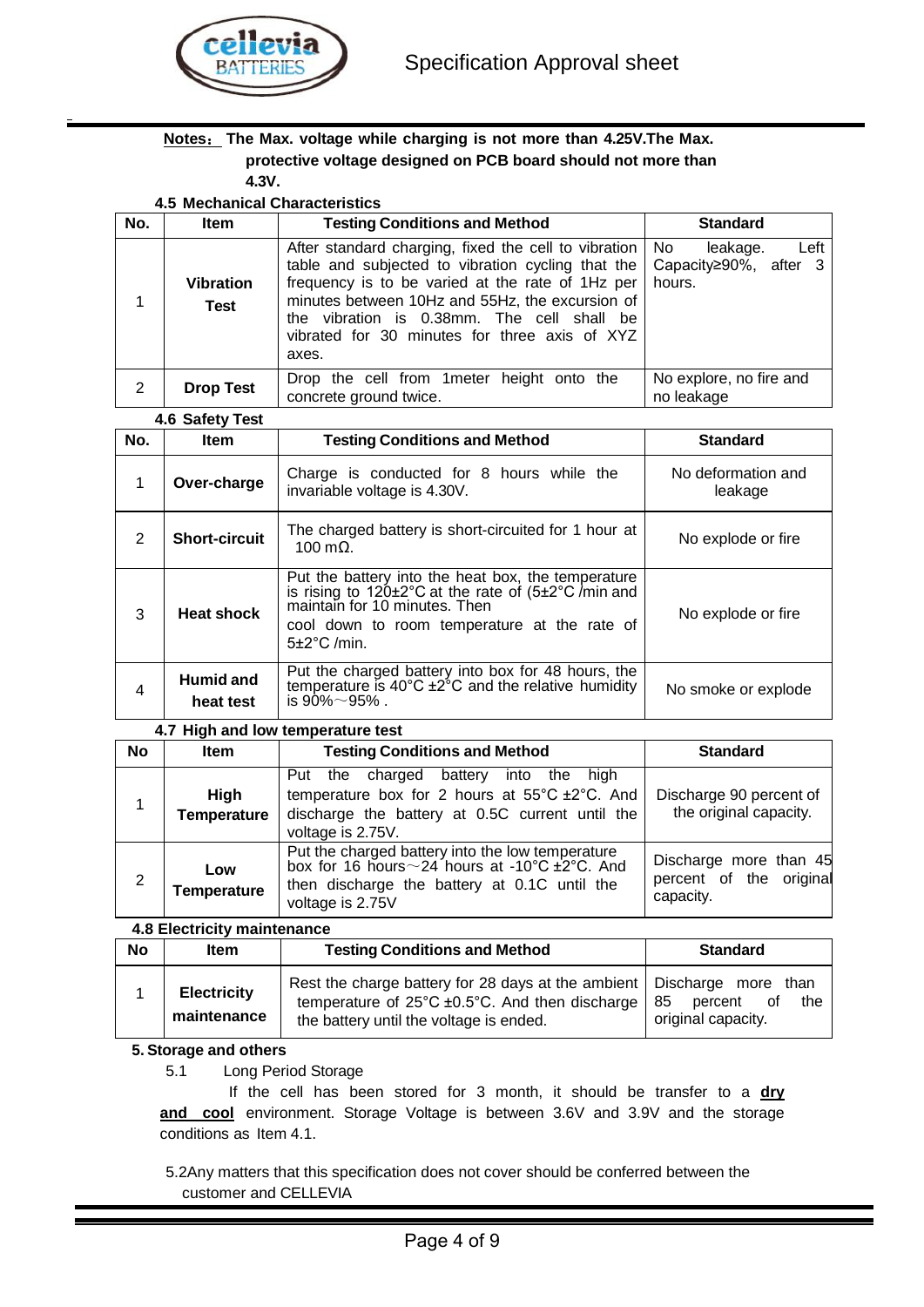

#### **6.Drawing**

**6.1 Assembly diagram(not in scale)**

Model: LP401230

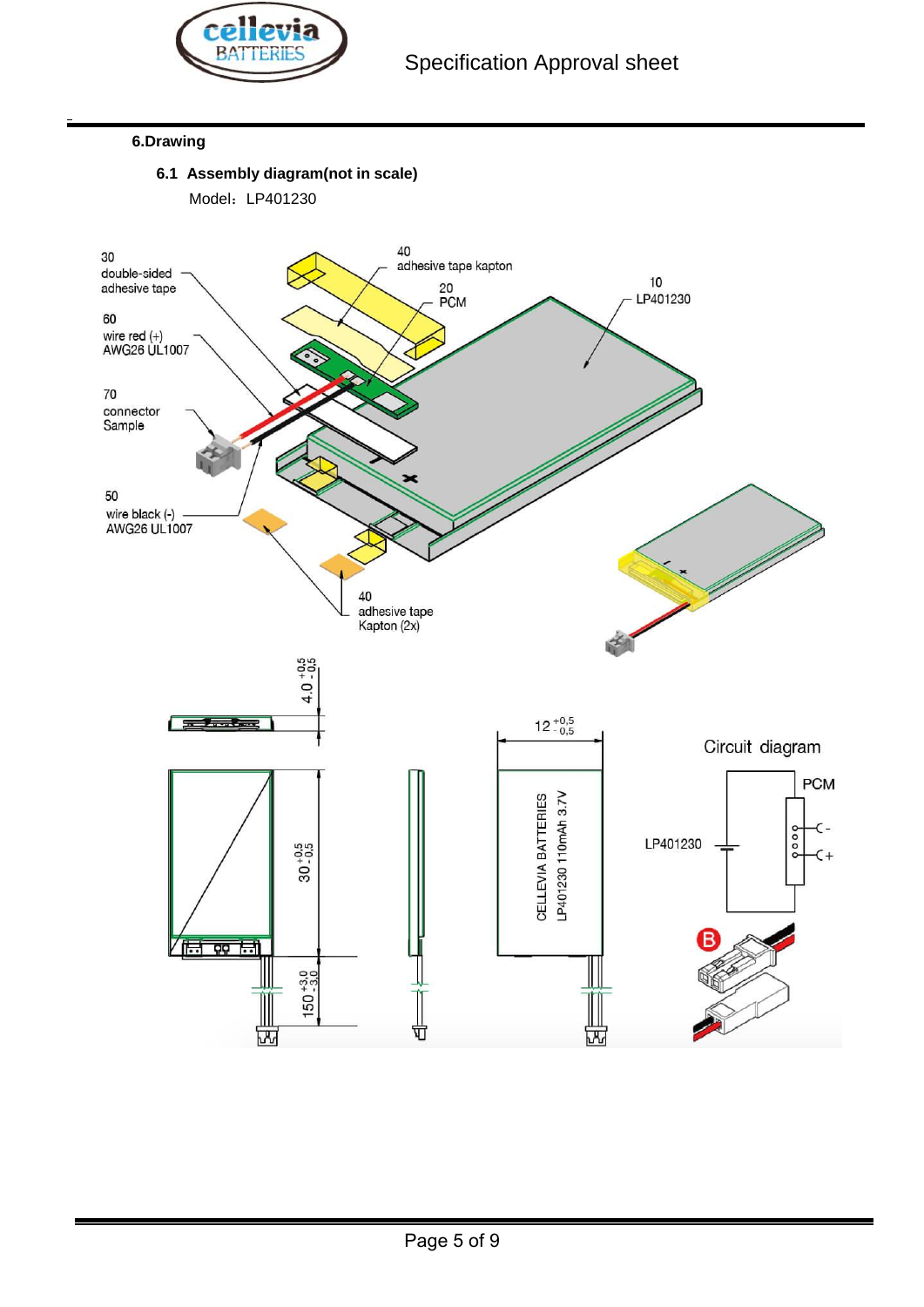

## *! Danger*

- **Strictly prohibits heat or throw cell into fire.**
- **Strictly prohibits throw and wet cell in liquid such as water, gasoline or drink etc.**
- **Strictly prohibits use leave cell close to fire or inside of a car where temperature may be above 60°C. Also do not charge / discharge in such conditions.**
- **Strictly prohibits put batteries in your pockets or a bag together with metal objects such as necklaces. Hairpins, coins, or screws. Do not store or transportation batteries with such objects.**
- **Strictly prohibits short circuit the (+) and (-) terminals with other metals.**
- **Do not place Cell in a device with the (+) and (-) in the wrong way around.**
- **Strictly prohibits pierce Cell with a sharp object such as a needle.**
- **Strictly prohibits disassemble or modify the cell.**
- **Strictly prohibits welding a cell directly.**
- **Do not use a Cell with serious scar or deformation.**
- **Thoroughly read the user's manual before use, inaccurate handling of lithium ion rechargeable cell may cause leakage, heat, smoke, an explosion, or fire, capacity decreasing.**

## *! Warning*

- **Strictly prohibits put cell into a microwave oven, dryer, or high-pressure container.**
- **Strictly prohibits use cell with dry cells and other primary batteries, or new and old battery or batteries of a different package, type, or brand.**
- **Stop charging the Cell if charging is not completed within the specified time.**
- **Stop using the Cell if abnormal heat, odor, discoloration, deformation or abnormal condition is detected during use, charge, or storage.**
- **Keep away from fire immediately when leakage or foul odor is detected.**
- **If liquid leaks onto your skin or clothes, wash well with fresh water immediately.**
- If liquid leaking from the Cell gets into your eyes, do not rub your eyes. Wash them well with clean **edible oil and go to see a doctor immediately.**

## *! Caution*

- **Before using the Cell, be sure to read the user's manual and cautions on handling thoroughly.**
- **Charging with specific charger according to product specification. Charge with CC/CV method. Strictly prohibits revered charging. Connect cell reverse will not charge the cel. At the same time, it will reduce the charge-discharge characteristics and safety characteristics, this will lead to product heat and leakage.**
- **Store batteries out of reach of children so that they are not accidentally swallowed.**
- **If younger children use the Cell, their guardians should explain the proper handling.**
- **Before using the Cell, be sure to read the user's manual and cautions on handling thoroughly.**
- **Batteries have life cycles. If the time that the Cell powers equipment becomes much shorter than usual, the Cell life is at an end. Replace the Cell with a new same one.**
- **When not using Cell for an extended period, remove it from the equipment and store in a place with low humidity and low temperature.**
- While the Cell pack is charged, used and stored, keep it away from objects or materials with static **electric charges.**
- **If the terminals of the Cell become dirty, wipe with a dry clothe before using the Cell.**
- **Storage the cells in storage temperature range as the specifications, After full discharged, we suggest that charging to 3.9~4.0V with no using for a long time.**
- **Do not exceed these ranges of the following temperature ranges.**

**Charge temperature range : 0 °C to 45 °C; Discharge temperature range : -20 °C to 60 °C.(When using equipment)**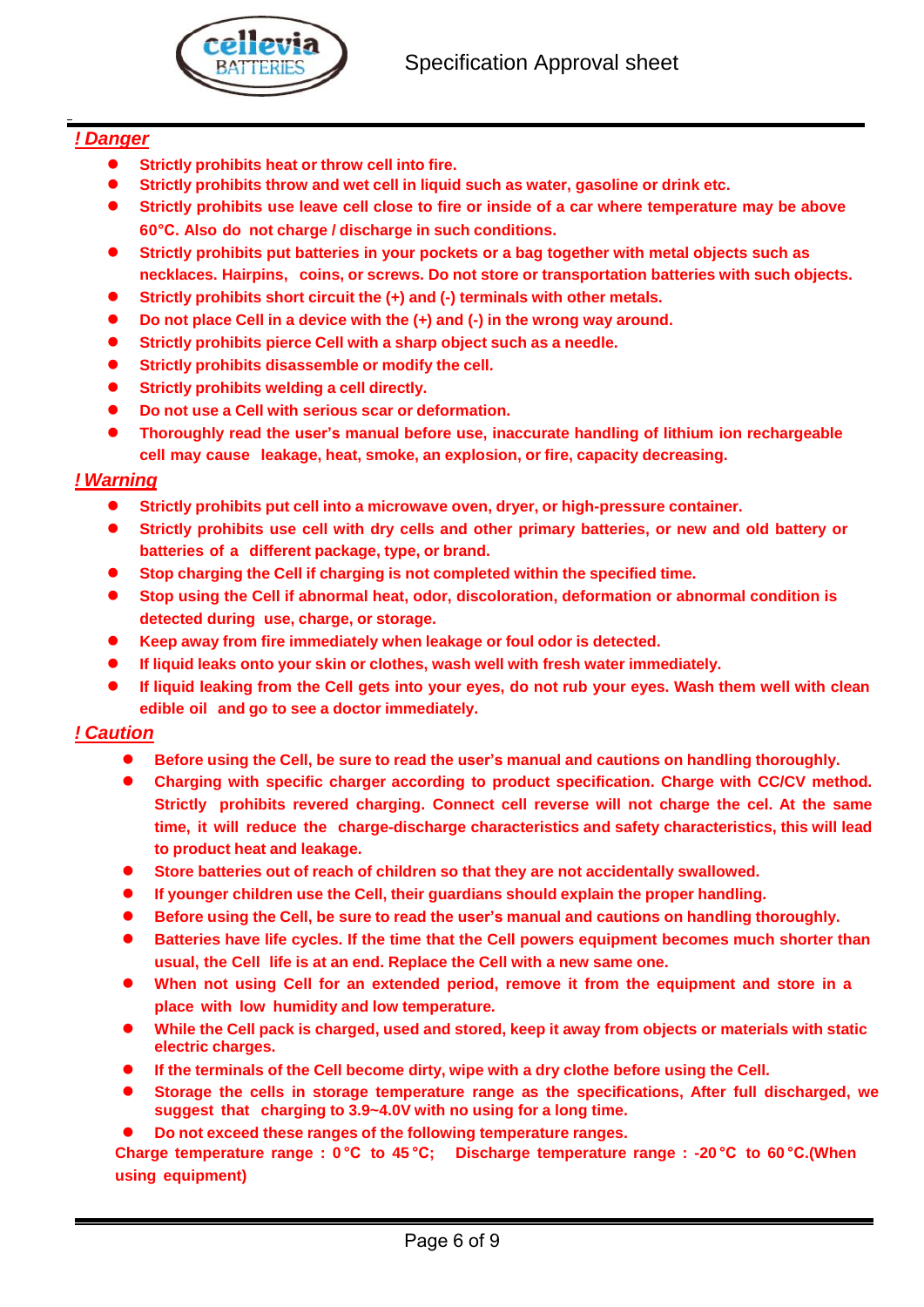## **Handling Precaution and Guideline**

## **For LIP (Lithium-Ion Polymer) Rechargeable Batteries**

#### **Preface**

This document of 'Handling Precautions and Guideline LIP Rechargeable Batteries' shall be applied to the battery cells manufactured by CELLEVIA.

**Note (1):** The customer is requested to contact CELLEVIA in advance, if and when the customer needs other applications of operating conditions than those described in this document. Additional experimentation may be required to verify performance and safety under such condition.

**Note (2):** CELLEVIA will take no responsibility for any accident when the cell is used under other condition.

**Note (3):** CELLEVIA will inform, in a written form, the customer of improvement(s) regarding proper use and handling of the cell, if it is deemed necessary.

## **1. Charging 1.1Charging**

#### **Current:**

Charging current should be less than maximum charge current specified in the Specification Approval Sheet.

## **1.2 Charging Voltage:**

Charging voltage should be less than the maximum **nominal voltage 4.2V**, and the charging voltage upper limited is **4.30V**(single pack).

#### **1.3 Charging Temperature:**

The cell should be charged within the range specified in this Specification Approval **Sheet** 

#### **1.4 Notes:**

Since charging with constant current or constant voltage, reverse charging is prohibited. In case of the cell is connected improperly, the cell cannot be charged. Simultaneously, the reverse charging may cause damaging to the cell which may lead to degradation of cell performance and damage the cell safety, and could cause heat generation or leakage.

#### **2. Discharging Current:**

The cell shall be discharged at less than the maximum discharge current specified in the Specification Approval Sheet. High discharging current may reduce the discharging capacity significantly or cause over-heat.

#### **3. Discharging Temperature**

Discharging Temperature should be within the range specified in this Specification Approval **Sheet** 

#### **4.Over-Discharge**

Over-discharging will cause cell low-performance and function loss. The cell would be in a over-discharged state by its self-discharge characteristic. In order to prevent overdischarging, the cell shall be charged periodically to maintain between 3.6V and 3.9V.

#### **5. Protective Circuit Module**

**5.1** The cell / battery pack shall be with a PCM that can protect cell / battery pack properly. PCM shall have functions of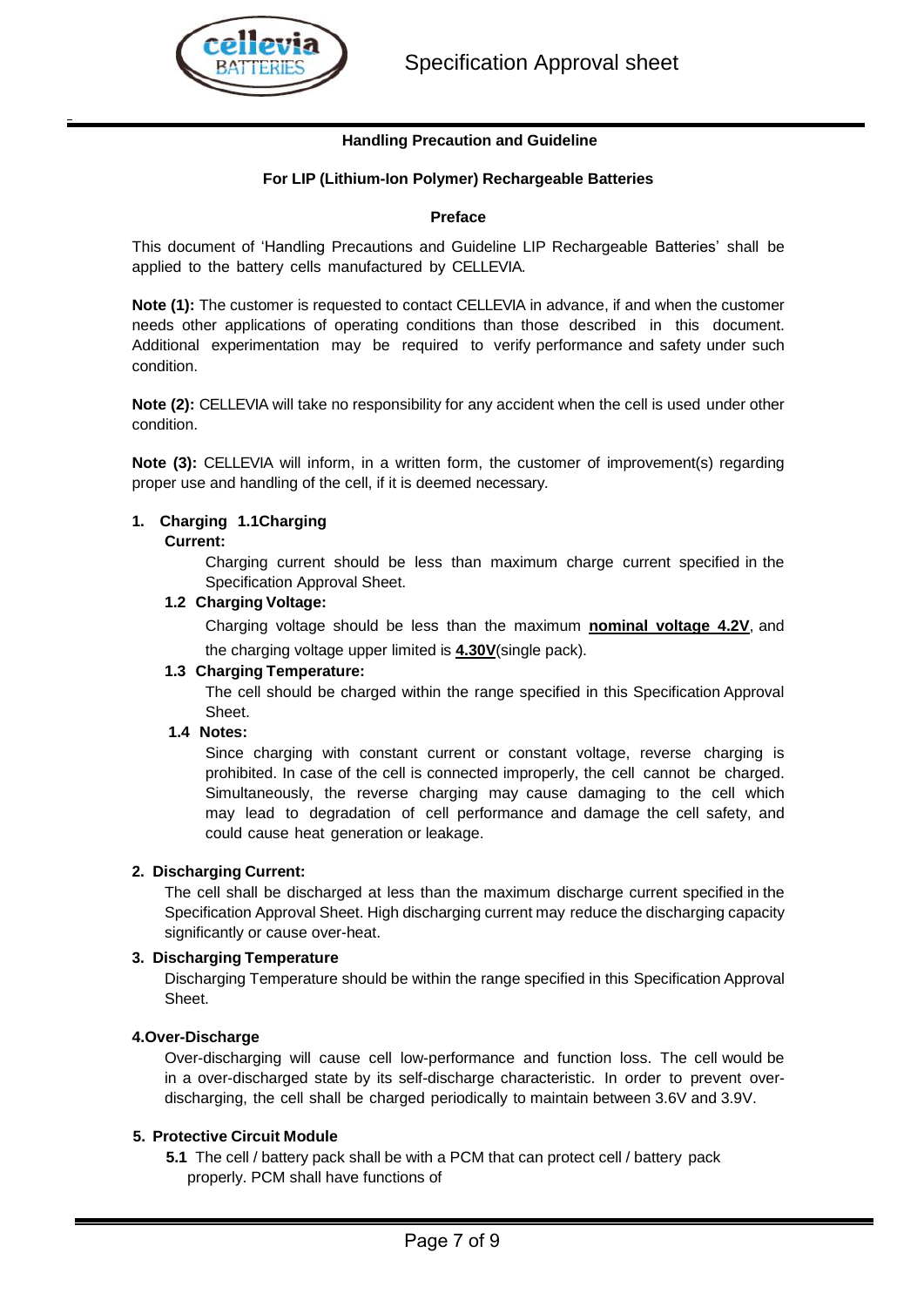- (1) Overcharging prevention
- (2) Over-discharging prevention
- (3) Over current prevention to maintain safety and prevent significant deterioration of cell performance. The over current can occur by external short circuit.

## **5.2 Overcharging Protection**

Overcharging prevention function shall stop charging if any cell of the battery pack reaches **4.30V**.

#### **5.3 Over-dischargingprotection**

Over-discharging protection function shall monitor the voltage of every cell in the pack, and work to avoid further drop in the cell voltage of **2.75V or less**.

#### **6. Storage**

Cells should be stored in proper temperature specified in Specification Approval Sheet.

#### **7. Appearance**

It shall be free from any defects such as remarkable scratches, breaks, cracks, discoloration, leakage or deformation .

#### **8. Notice**△**!**

#### **8.1 Handling of cells:**

- ⃘ Avoid any short-circuit, it will caused the pole hot and lost electronic functions.
- ⃘ Soft packing is very damaged by sharp edge parts such as needles and knives. Avoid cells touch with sharp edge part, when handling and storage.
- Beside the poles is the sealed edge. Don't bend or fold dealing edge, for it is a sensitive part.
- ⃘ Don't open the folding edge on both sides of the cells.
- ⃘ Don't bend the tabs, for the tabs are not so stubborn.
- ⃘ Avoid mechanical shock to the cells.
- ⃘ Don't put the cells into the heater, washing machine or high-voltage container.
- ⃘ Don't use the charger without any safety guarantee, and recommend you use specified charger.
- ⃘ You should immediately stop charging, as cell is overheating, delivery any smell, changed color, distortion etc.
- ⃘ Before Children use batteries, adults should explain the usage first.
- ⃘ Before use batteries, please read the handling guideline carefully and fully understand.
- ⃘ Away from the static-electronic field, while using, charging and storing cells.
- ⃘ Don't put the cells together with metal conductors such as chains, barrette, bolt into the pocket or stored them together.
- ⃘ Don't use metal conductor to shortcut the positive and negative poles.
- ⃘ Don't mis-assemble the positive pole with the negative one.

#### **8.2 Notice for Designing Battery Pack**

#### **8.2.1 Package Design**

- ⃘ Battery pack should have sufficient strength and battery should be protected from mechanical shock.
- ⃘ No sharp edge components should be inside the pack containing the battery.